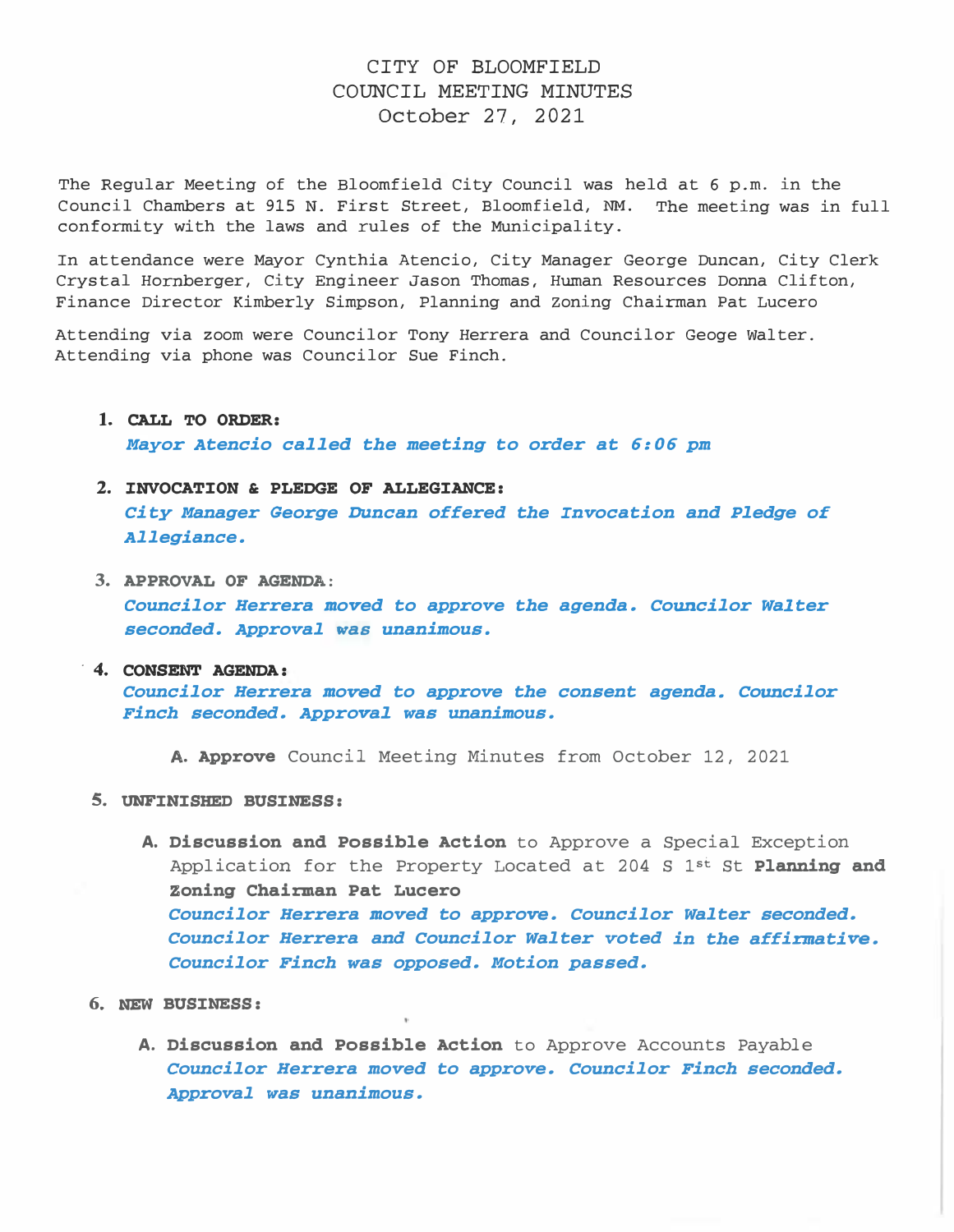- B. Discussion GRT Update Finance Director Kimberly Simpson Discussions were held and questions answered regarding GRT.
- C. Discussion and Possible Action to Approve Resolution 2021-22 BAR to Move FY22 Budgeted Transfers and Revenues from Fund 006 to Fund 001 Finance Director Kimberly Simpson Councilor Walter moved to approve. Councilor Finch seconded. I Approval was unanimous.
- D. Discussion FY22 01 Financial Report Finance Director Kimberly Simpson Discussions were held and questions answered regarding FY22 Q1 Financial Report.
- E. Discussion and Possible Action to Adopt Pandemic/Epidemic outbreak Infectious Disease Control Policy Human Resources Donna Clifton Councilor Walter moved to approve. Councilor Herrera seconded. Approval was unanimous.
- F. Discussion and Possible Action to Adopt Resolution 2021-23 to Support Capital Outlay Requests for the West Tank Project and for Two Police Cruisers City Engineer Jason Thomas Councilor Finch moved to approve. Councilor Herrera seconded. Approval was unanimous.
- G. Discussion and Possible Action to Designate the Northwest New Mexico Council of Governments as the Fiscal Agent for the East Blanco Bridge Project Capital Appropriation Project Agreement City Engineer Jason Thomas Councilor Finch moved to approve. Councilor Walter seconded. Approval was unanimous.
- H. Discussion Regarding the Brownfields-Blanco and 5<sup>th</sup> Grant Application City Engineer Jason Thomas Discussions were held and questions answered. Please see attached.
- I. Discussion and Possible Action to Approve Ordinance 515 Relating to Cannabis City Clerk Crystal Hornberger Councilor Herrera moved to approve. Councilor Finch seconded. Approval was unanimous.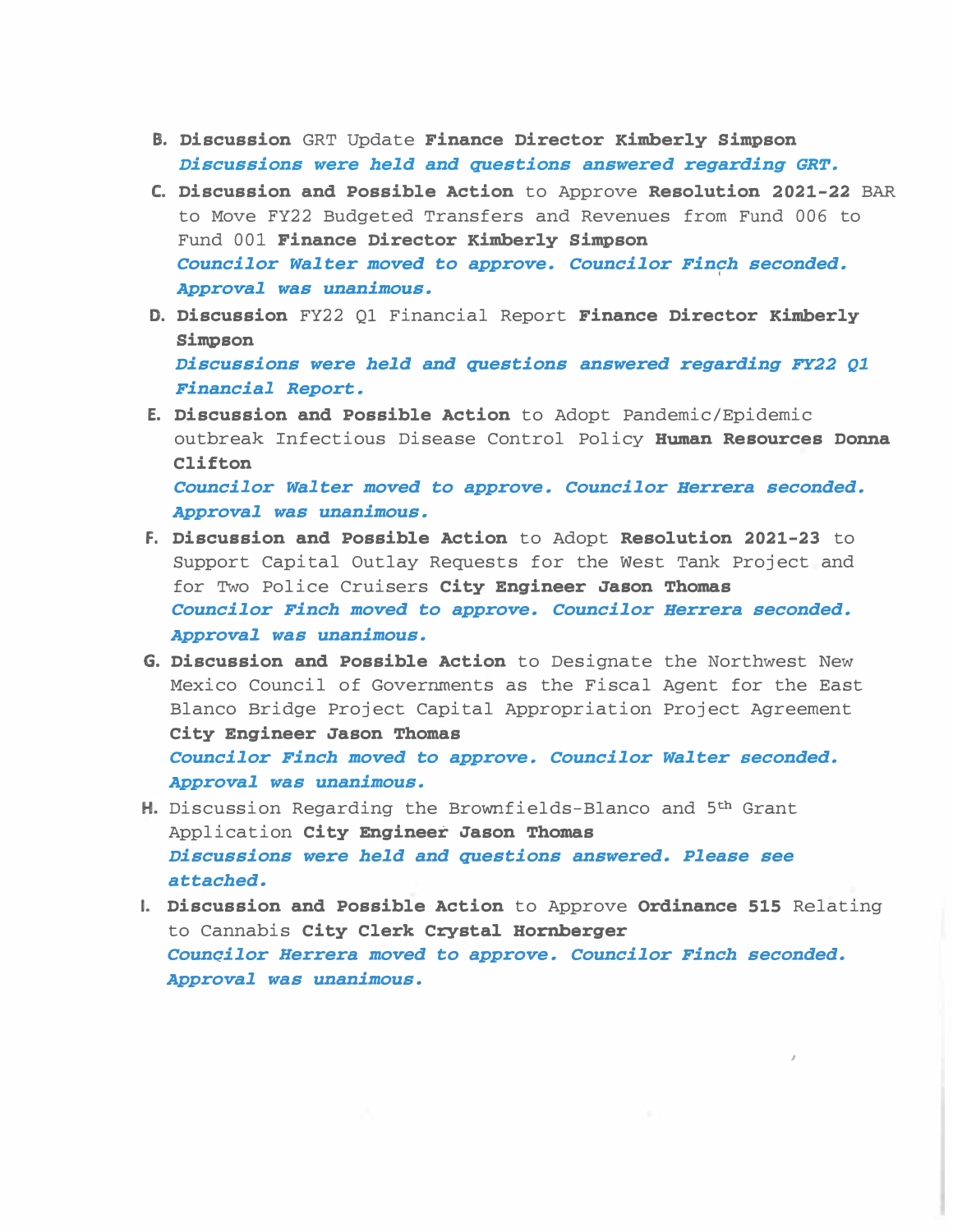- 7. PUBLIC INPUT (Limited to five [5] minutes per person):
	- A. Comments from the Public

Leah Ray made comments regarding the new cannabis ordnance and thanked the city for their help.

B. Comments from Department Heads and/or Council Finance Director Kimberly Simpson made comments regarding the audit. City Manager George introduced our new Code Compliance Officer Cliff Young. Mayor Atencio made comments regarding the passing of one of our staff members, Suzanne Moore.

## 8. ADJOURNMENT:

Mayor Atencio called for a motion to adjourn the meeting at 6:59 pm. Councilor Herrera moved to approve. Councilor Finch seconded. Approval was unanimous.



ynthia Atencio

Cynthia Atencio, Mayor

ATTEST:

Captal J. Hoenberger

Crystal L Hornberger, City Clerk